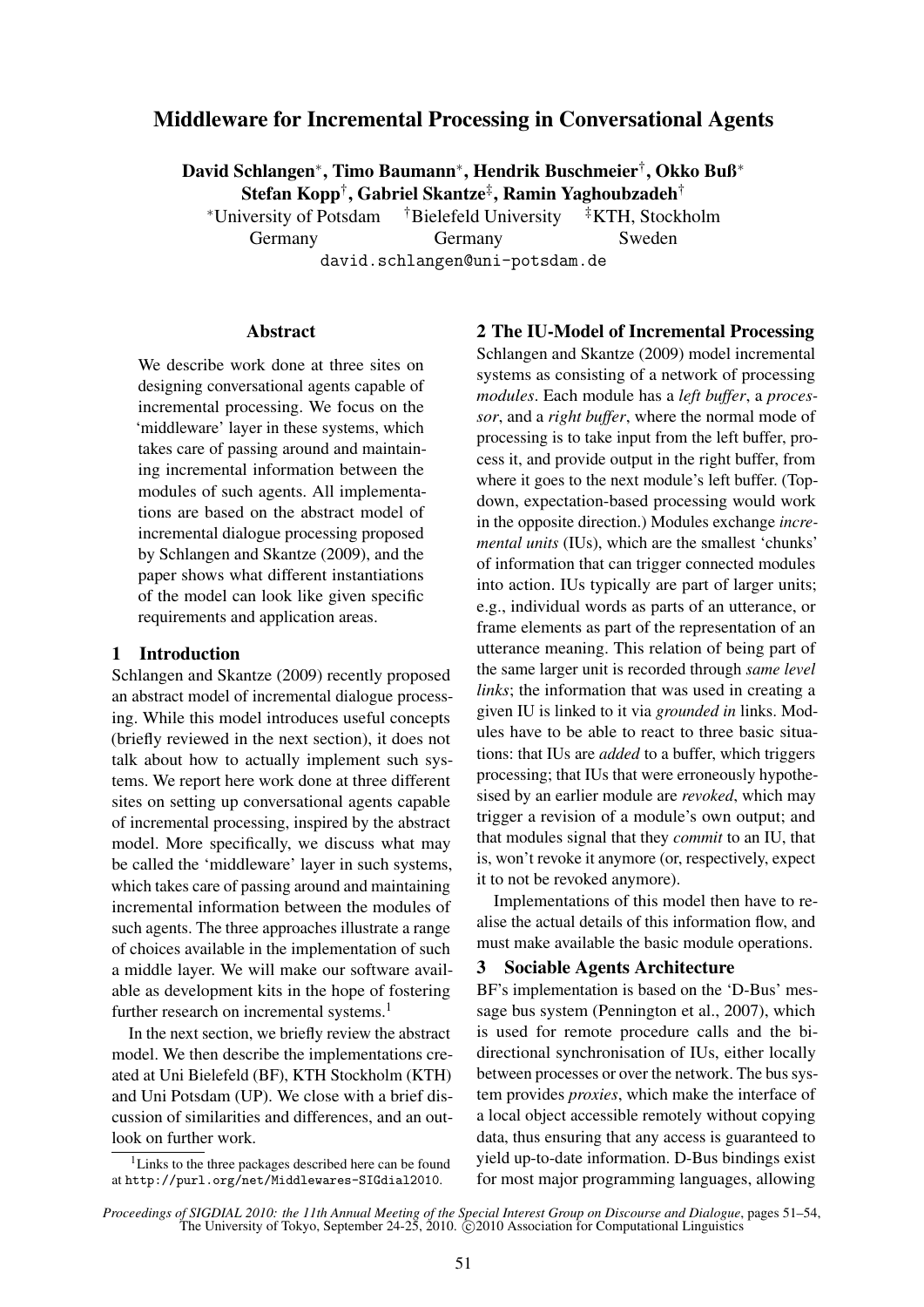for interoperability across various systems.

IUs exist as objects implementing a D-Bus interface, and are made available to other modules by publishing them on the bus. Modules are objects comprising a main thread and right and left buffers for holding own IUs and foreign IU proxies, respectively. Modules can co-exist in one process as threads or occupy one process each—even distributed across a network.

A dedicated *Relay* D-Bus object on the network is responsible for module administration and update notifications. At connection time, modules register with the relay, providing a list of IU categories and/or module names they are interested in. Category interests create loose functional links while module interests produce more static ones. Whenever a module chooses to publish information, it places a new IU in its right buffer, while removal of an IU from the right buffer corresponds to retraction. The relay is notified of such changes and in turn invokes a notification callback in all interested modules synchronising their left buffers by immediately and transparently creating or removing proxies of those IUs.

IUs consist of the fields described in the abstract model, and an additional category field which the relay can use to identify the set of interested modules to notify. They furthermore feature an optional custom lifetime, on the expiration of which they are automatically retracted.

Incremental changes to IUs are simply realised by changing their attributes: regardless of their location in either a right or left buffer, the same setter functions apply (e.g., set\_payload). These generate relay-transported update messages which communicate the ID of the changed IU. Received update messages concerning self-owned and remotelyowned objects are discerned automatically to allow for special treatment of own IUs. The complete process is illustrated in Figure 1.

Current state and discussion. Our support for bi-directional IU editing is an extension to the concepts of the general model. It allows higher-level modules with a better knowledge of context to revise uncertain information offered by lower levels. Information can flow both ways, bottom-up and top-down, thus allowing for diagnostic and causal networks linked through category interests.

Coming from the field of embodied conversational agents, and being especially interested in modelling human-like communication, for exam-



Figure 1: Data access on the IU proxies is transparently delegated over the D-Bus; module A has published an IU. B and C are registered in the corresponding interest set, thus receiving a proxy of this IU in their left buffer. When B changes the IU, A and C receive update notifications.

ple for on-line production of listener backchannel feedback, we constantly have to take incrementally changing uncertain input into account. Using the presented framework consistently as a network communication layer, we are currently modelling an entire cognitive architecture for virtual agents, based on the principle of incremental processing.

The decision for D-Bus as the transportation layer has enabled us to quickly develop versions for Python, C++ and Java, and produced straightforward-to-use libraries for the creation of IU-exchanging modules: the simplest fully-fledged module might only consist of a periodically invoked main loop callback function and any subset of the four handlers for IU events (added, removed, updated, committed).

#### 4 Inpro Toolkit

The InproTK developed at UP offers flexibility on how tightly or loosely modules are coupled in a system. It provides mechanisms for sending IU updates between processes via a messaging protocol (we have used OAA [Cheyer and Martin, 2001], but other communication layers could also be used) as well as for using shared memory within one (Java) process. InproTK follows an event-based model, where modules create events, for which other modules can register as Listeners. Module networks are configured via a system configuration file which specifies which modules *listen* to which.

Modules *push* information to their right, hence the interface for inter-module communication is called *PushBuffer*. (At the moment, InproTK only implements left-to-right IU flow.) The PushBuffer interface defines a *hypothesis-change* method which a module will call for all its listening modules. A hypothesis change is (redundantly) characterised by passing both the complete current buffer state (a list of *IU*s) as well as the *delta* between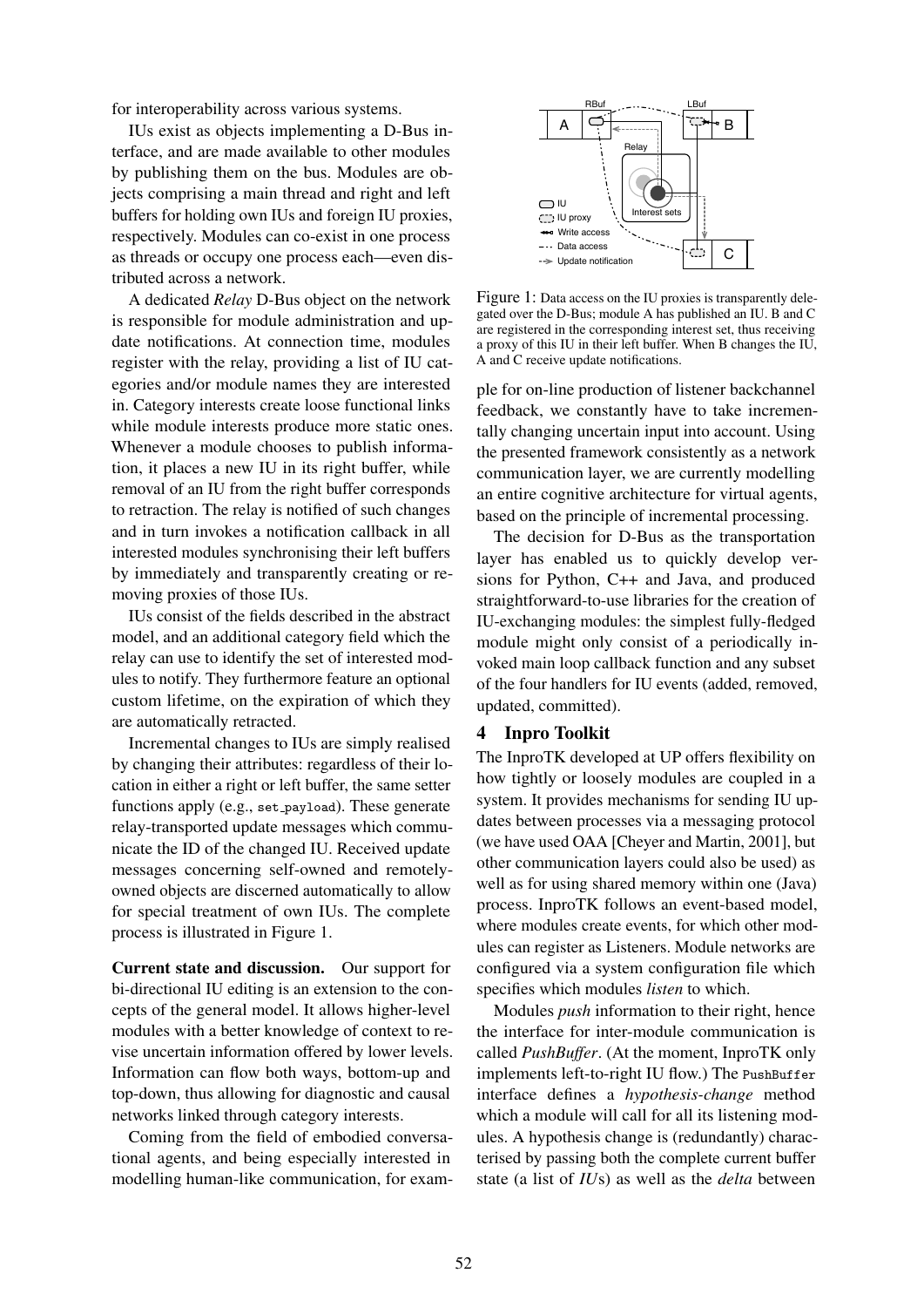the previous and the current state, leaving listening modules a choice of how to implement their internal update.

Modules can be fully event-driven, only triggered into action by being notified of a hypothesis change, or they can run persistently, in order to create endogenous events like time-outs. Event-driven modules can run concurrently in separate threads or can be called sequentially by a push buffer (which may seem to run counter the spirit of incremental processing, but can be advantageous for very quick computations for which the overhead of creating threads should be avoided).

IUs are typed objects, where the base class IU specifies the links (same-level, grounded-in) that allow to create the IU network and handles the assignment of unique IDs. The payload and additional properties of an IU are specified for the IU's *type*. A design principle here is to make all relevant information available, while avoiding replication. For instance, an IU holding a bit of semantic representation can query which interval of input data it is based on, where this information is retrieved from the appropriate IUs by automatically following the grounded-in links. IU networks ground out in BaseData, which contains user-side input such as speech from the microphone, derived ASR feature vectors, camera feeds from a webcam, derived gaze information, etc., in several streams that can be accessed based on their timing information.

Besides IU communication as described in the abstract model, the toolkit also provides a separate communication track along which *signals*, which are any kind of information that is not seen as incremental hypotheses about a larger whole but as information about a single current event, can be passed between modules. This communication track also follows the observer/listener model, where processors define interfaces that listeners can implement.

Finally, InproTK also comes with an extensive set of monitoring and profiling modules which can be linked into the module network at any point and allow to stream data to disk or to visualise it online through a viewing tool (ANON 2009), as well as different ways to simulate input (e.g., typed or read from a file) for bulk testing.

Current state and discussion. InproTK is currently used in our development of an incremental multimodal conversational system. It is usable in its current state, but still evolves. We have built and integrated modules for various tasks (post-processing

of ASR output, symbolic and statistical natural language understanding [ANON 2009a,b,c]). The configuration system and the availability of monitoring and visualisation tools enables us to quickly test different setups and compare different implementations of the same tasks.

# 5 Jindigo

Jindigo is a Java-based framework for implementing and experimenting with incremental dialogue systems currently being developed at KTH. In Jindigo, all modules run as separate threads within a single Java process (although the modules themselves may of course communicate with external processes). Similarly to InproTK, IUs are modelled as typed objects. The modules in the system are also typed objects, but buffers are not. Instead, a buffer can be regarded as a set of IUs that are connected by (typed) same-level links. Since all modules have access to the same memory space, they can follow the same-level links to examine (and possibly alter) the buffer. Update messages between modules are relayed based on a system specification that defines which types of update messages from a specific module go where. Since the modules run asynchronously, update messages do not directly invoke methods in other modules, but are put on the input queues of the receiving modules. The update messages are then processed by each module in their own thread.

Jindigo implements a model for updating buffers that is slightly different than the two previous approaches. In this approach, IUs are connected by *predecessor* links, which gives each IU (words, widest spanning phrases from the parser, communicative acts, etc), a position in a (chronologically) ordered stream. Positional information is reified by super-imposing a network of position nodes over the IU network, with the IUs being associated with edges in that network. These positional nodes then give us names for certain update stages, and so revisions can be efficiently encoded by reference to these nodes. An example can make this clearer. Figure 2 shows five update steps in the right buffer of an incremental ASR module. By reference to positional nodes, we can communicate easily (a) what the newest committed IU is (indicated in the figure as a shaded node) and (b) what the newest nonrevoked or active IU is (i.e., the 'right edge' (RE); indicated in the figure as a node with a dashed line). So, the change between the state at time  $t_1$  and  $t_2$ is signalled by RE taking on a different value. This